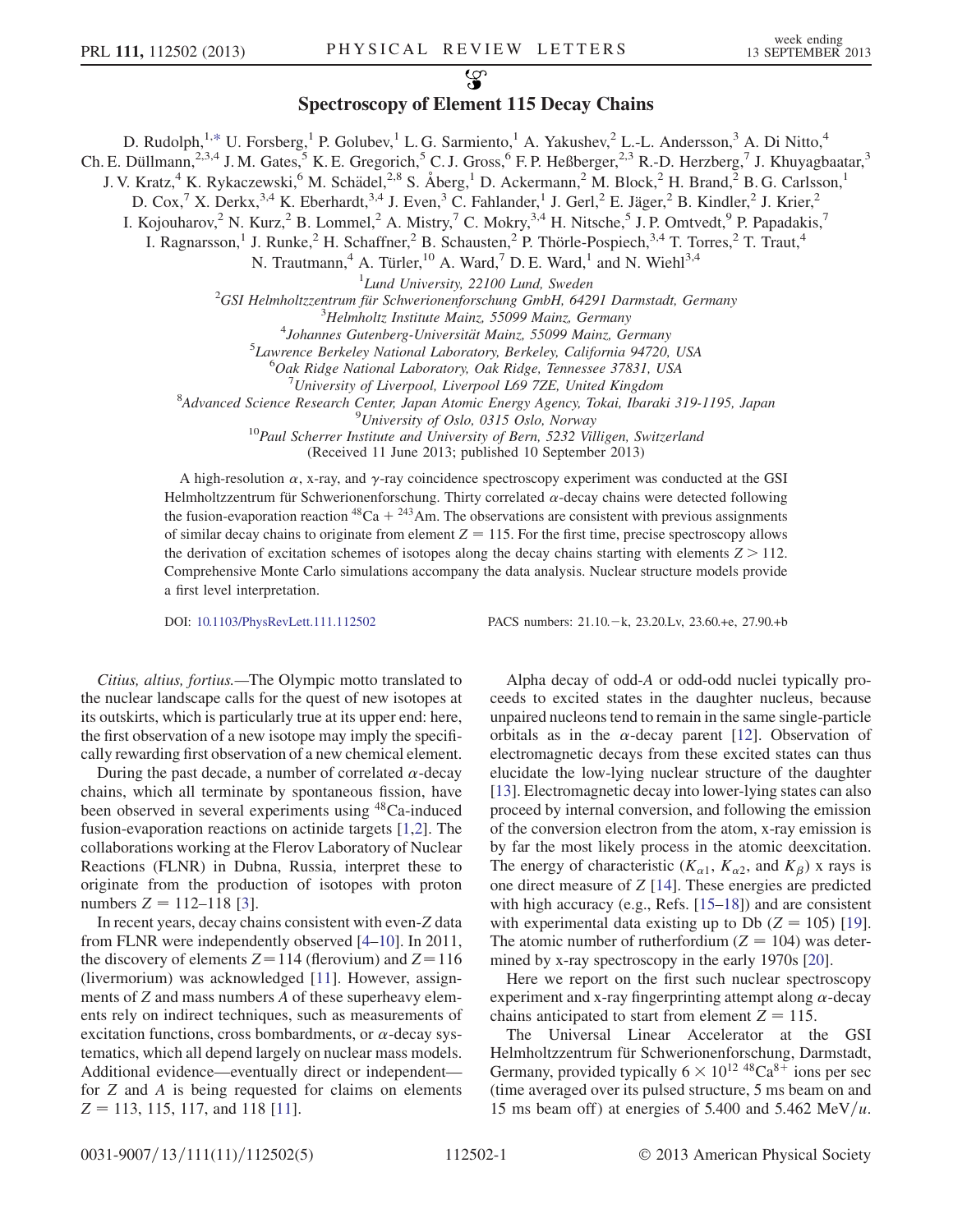The beam impinged on a rotating target wheel, which comprised four target segments averaged  $0.83(1)$  mg/cm<sup>2</sup>  $243$ Am<sub>2</sub>O<sub>3</sub>. At Mainz University, the <sup>243</sup>Am material from Oak Ridge was electroplated onto 2.20(5)  $\mu$ m thick titanium backing foils. These foils faced the beam, which implies midtarget beam energies of 242.1 and 245.0 MeV. Beam integrals of 2.13(12) and 3.89(23)  $\times$  10<sup>18</sup> <sup>48</sup>Ca ions were collected respectively were collected, respectively.

The target wheel was positioned at the entrance of the recoil separator TASCA [[9,](#page-4-14)[21](#page-4-15)[,22\]](#page-4-16), filled with He gas at a pressure of  $p_{\text{He}} = 0.8$  mbar [[23\]](#page-4-17). For the major portion of the experiment, TASCA was set to center ions in the focal plane with a magnetic rigidity of  $B\rho = 2.21$  Tm. These ions entered the multicoincidence spectroscopy setup TASISpec [\[24](#page-4-18)]. Based on earlier in-beam calibrations and simulations, the efficiency for element  $Z = 115$  fusionevaporation residues was estimated to 30(3)% [\[25](#page-4-19),[26](#page-4-20)].

TASISpec comprises a  $32 \times 32$ -strip double-sided<br>icon strip detector (DSSSD)  $6 \times 6$  cm<sup>2</sup> in area and silicon strip detector (DSSSD),  $6 \times 6$  cm<sup>2</sup> in area and<br>0.52 mm thick A cubelike detector arrangement is formed 0.52 mm thick. A cubelike detector arrangement is formed by four additional  $16 \times 16$ -strip DSSSDs of the same size<br>and placed unstream. The 96 preamplified signals from and placed upstream. The 96 preamplified signals from the n-doped sides of the DSSSDs were processed with standard electronics [[24](#page-4-18)], while 70- $\mu$ s long traces of the preamplified signals of all p-doped sides, which are most relevant for high-resolution spectroscopy, were digitized by 60 MHz, 12-bit sampling ADCs. Five composite germanium detectors were placed closely behind each of the five DSSSDs. Their signals were handled by 100-MHz, 16 bit sampling ADCs. Baseline and flat-top energies and time were recorded, eventually flagged with pileup recognition.

List mode data were trigger generated by a coincident signal from a  $p$ -side and  $n$ -side strip of the implantation detector, the latter limiting the trigger threshold to some 500 keV energy deposited. Trigger rates were typically 100–120 events per sec. Beam on-off status and irradiated target segment number were recorded. Upon detection of an 8.5–11.0 MeV particle in the implantation DSSSD during beam-off periods, the <sup>48</sup>Ca beam was chopped within <20  $\mu$ s for a period  $\Delta t_1$ . If within  $\Delta t_1$  another event occurred in the same detector strip at time  $t_2$ , the beam-off period was extended for a period  $\Delta t_2$  starting at  $t = t_2$ . Pairs of  $(\Delta t_1, \Delta t_2) = (5, 30 \text{ s})$ , (20, 40 s), and (20, 60 s) were used.

During the offline data analysis, emphasis has been put on spectroscopic precision. To name but a few, this includes individually optimized preamplifier decay constants for the moving-window algorithm of the sampled DSSSD pulses, self-consistent pixel-by-pixel determination of DSSSD dead layer thicknesses based on electron and  $\alpha$  source data as well as known  $\alpha$ -decay energies and  $Q_{\alpha}$  values of background radiation from transfer reaction products. More details can be found in Ref. [\[27\]](#page-4-21).

A search for time- and position-correlated recoil- $\alpha$ - $\alpha$ and recoil- $\alpha$ -fission sequences was conducted using

- (i)  $12.0 \le E_{\text{rec}} \le 18.0 \,\text{MeV}$ , beam on;
- (ii)  $9.0 \le E_{\alpha 1} \le 12.0 \text{ MeV}$ ,  $\Delta t_{\text{rec-}\alpha 1} = 5 \text{ s}$ , beam off, or  $10.0 < E_{\alpha 1} < 12.0 \text{ MeV}, \Delta t_{\text{rec}-\alpha 1} = 1 \text{ s}, \text{ beam on};$
- (iii)  $9.0 \le E_{\alpha 2} \le 11.0 \text{ MeV}, \ \Delta t_{\alpha 1 \alpha 2} = 20 \text{ s}, \text{ beam off}, \text{ or}$  $9.5 < E_{\alpha 2} < 11.0$  MeV,  $\Delta t_{\alpha 1-\alpha 2} = 5$  s, beam on;
- (iv)  $E_{SF} > 120 \text{ MeV}, \Delta t_{a1-SF} = 30 \text{ s}, \text{beam off}.$

During beam-off and background measurement periods 64 fission events occurred. Most of these were correlated with one of the thirty  $\alpha$ -decay chains found via the search algorithm, or associated with short-lived recoil-fission events of transfer reaction products such as  $242m$ Am.

The thirty identified chains contain five recoil- $\alpha$ - $\alpha$ fission and two recoil- $\alpha$ -fission events, which are compatible with decay chains proposed to originate from either <sup>289</sup>115 or <sup>288</sup>115 [\[27,](#page-4-21)[28\]](#page-4-22). One five- $\alpha$  long chain displayed as chain 23 on the right-hand side of Fig. [1](#page-1-0) is clearly compatible with the characteristics of the decay chain attributed to start from the isotope  $287115$  $287115$  [28,[29](#page-4-23)]. None of these chains had Ge-detector events in prompt coincidence with  $\alpha$  decays. The applied two-dimensional prompt coincidence window is shown on the upper left of Fig. [2.](#page-2-0)

<span id="page-1-0"></span>

FIG. 1 (color online). Correlated decay chains of <sup>287,288</sup>115 of the present work compared with Ref. [[28](#page-4-22)]. Individual chains are labeled with an identification number, beam energy at midtarget, and a pixel identifier of the implantation detector. Decay energies are in MeV and times in seconds. Uncertainties of 0.01 MeV for single measurements imply full-energy detection in the implantation DSSSD, otherwise the energy was reconstructed from coincidences in the implantation and one box DSSSD. Cases marked ''escape'' denote events with low-energy detection solely in the implantation DSSSD. Numbers with uncertainties inside the yellow squares relate to photon energies detected in prompt coincidence with the respective  $\alpha$ -decay mother. Black triangles indicate detection during beam-off periods.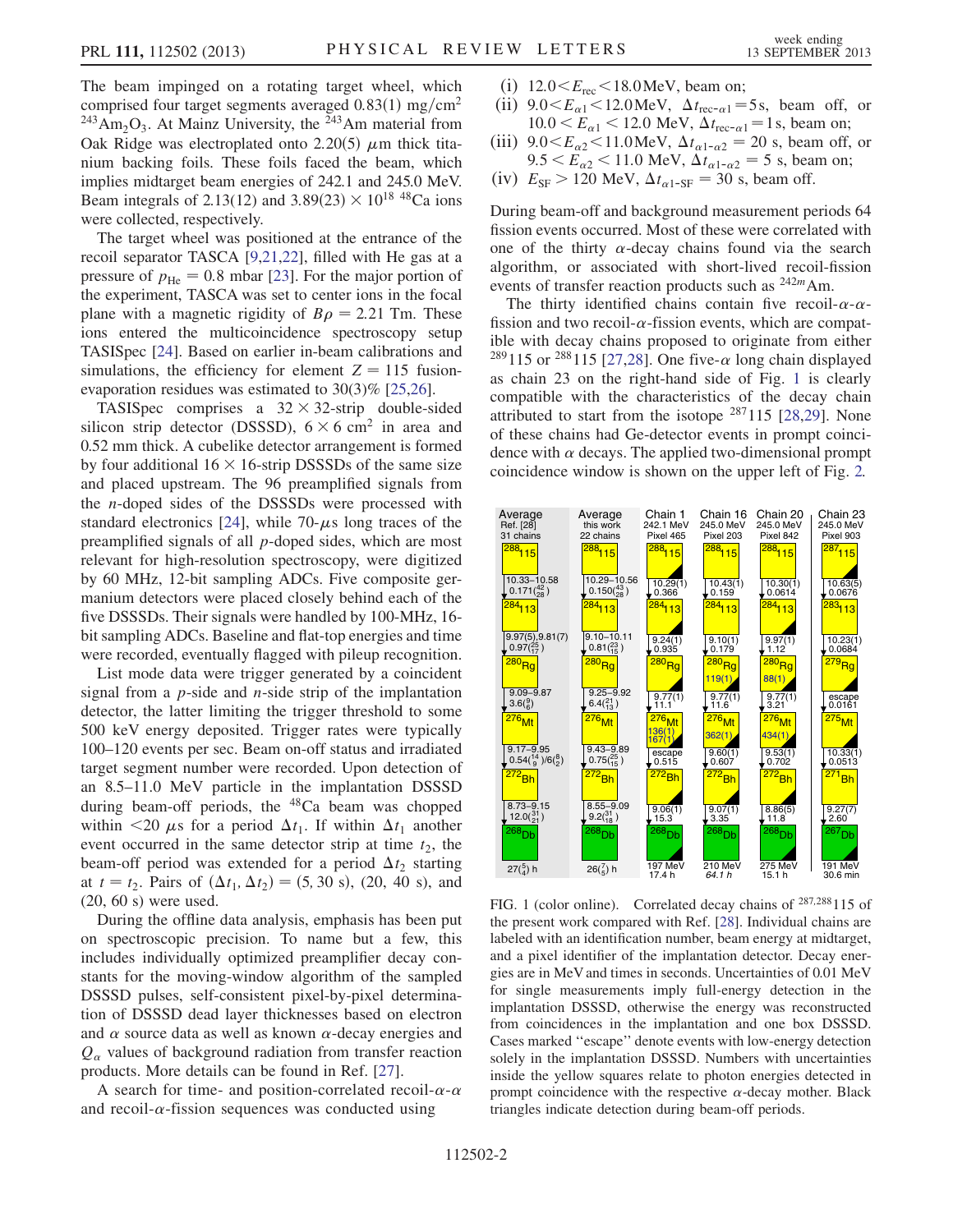<span id="page-2-0"></span>

FIG. 2 (color). Top row: correlation time between events in the implantation DSSSD (left) and any of the Ge detectors as a function of Ge-detector energy, and the total projection of Ge-detector events in prompt coincidence with events in the implantation DSSSD (right), both accumulated during beam-off periods. The prompt coincidence window is indicated by the white line in the two-dimensional plot. The remaining five rows show energy spectra of the DSSSD Si cube, and Ge-detector spectra in prompt coincidence with the DSSSD events for each  $\alpha$ -decay step starting from <sup>288</sup>115 (black histograms). The blue vertical bars in the photon spectra indicate predicted  $K_{\alpha 2}$ ,  $K_{\alpha 1}$ , and  $K_\beta$  energies of the corresponding element. Peak labels mark photon energies in keV. The smooth curves (green and red) show scaled Monte-Carlo simulations of  $10^5$   $288115$  ions implanted into a virtual detector setup [\[32\]](#page-4-26) using decay schemes as those in Fig. [3.](#page-3-0)

The remaining 22 chains are fully or in significant portions compatible with the 31 chains previously assigned to the decay of  $288115$  $288115$  $288115$  [\[28,](#page-4-22)[29\]](#page-4-23). Figure 1 compares averaged values reported from FLNR [\[28\]](#page-4-22) with our values, shown together with three selected chains, which are considered most relevant for the construction of decay schemes and x-ray fingerprinting. A table with detailed information on our results is available as Supplemental Material [\[30\]](#page-4-24). For a comprehensive assessment, see Ref. [[27](#page-4-21)].

The left column of Fig. [2](#page-2-0) provides five energy spectra taken with the DSSSD cube in the energy range of interest. They comprise both full-energy and reconstructed events (cf. caption Fig. [1](#page-1-0)) of the respective step in the  $\alpha$ -decay chains, starting with 288115.

The topmost spectrum of the right column shows the total number of counts in all Ge-detector crystals during beam-off periods  $(t_{\text{beam-off}} = 1.10 \times 10^6 \text{ s})$  taken in prompt<br>coincidence with events at any energy detected above coincidence with events at any energy detected above threshold in the implantation DSSSD. It has  $N_{\gamma} = 8.0 \times 10^6$  data points in the displayed energy range dominated 106 data points in the displayed energy range, dominated by the 511-keV  $e^+e^-$  annihilation peak. The remaining five spectra in the right column provide Ge-detector spectra taken in prompt coincidence with the corresponding, firmly established  $\alpha$  decays along the chains. These spectra have 1, 1, 6, 8, and 0 counts, respectively. For a given pixel, e.g., No. 465 from chain 1 (cf. Fig. [1\)](#page-1-0), and escapelike energies,  $0.5 < E_{\text{Si}} < 2.0$  MeV, the corresponding prompt Ge-detector spectrum has 5620 events, i.e., a coincidence rate of about 1 in 200 s during beam-off periods. Selecting detected full-energy and reconstructed  $\alpha$  particles instead,  $8.0 \le E_{\text{Si}} \le 12.0 \text{ MeV}$ , these numbers reduce to four counts, hence 1 such coincidence per 75 h. The expected low random rate is nicely corroborated by the absence of 511-keV events in any of the five spectra of interest. Nevertheless, there is a finite probability of  $10\% - 15\%$  for random  $\alpha$ -photon coincidences [\[27](#page-4-21)], corresponding to about 2 of the 16 photon events in Fig. [2.](#page-2-0) Another random photon may arise from an unrelated escapelike event possibly being assigned as a true member to any of the present 22 chains (cf. the Supplemental Material [[27,](#page-4-21)[30](#page-4-24)]).

Only recently, realistic GEANT4 Monte Carlo simulations have been introduced to support conclusions drawn from experimental data on heavy nuclei [[31](#page-4-25)]. To start with, the simulations provide proper implantation profiles of the ions of interest, followed by tracking recoil and decay energies. They account for transition probabilities of nuclear and atomic deexcitations, including emission and detection of  $\alpha$  particles,  $\gamma$  rays, conversion electrons, x rays, and Auger electrons. In particular, possible energy summing of interactions of different types of decay radiation within a given active detector element of the setup is handled properly.

Assuming production and decay of  $288115$ , the chains of  $10<sup>5</sup>$  ions implanted into a virtual TASISpec [\[32\]](#page-4-26) were simulated. The decay schemes of the isotopes along the chain are the physics input (cf. Fig. [3](#page-3-0)). The output is organized such that it produces list mode data, i.e., energy and time of hits in a given TASISpec detector element. This data set was sent through the same offline analysis codes as used for the calibrated experimental data. The simulated energy spectra are displayed by smooth curves in the lower five rows of Fig. [2.](#page-2-0) One common normalization factor is used for all simulated energy spectra, such that the ratio between the number of counts in simulated and measured  $\alpha$ -decay spectra is on average 2.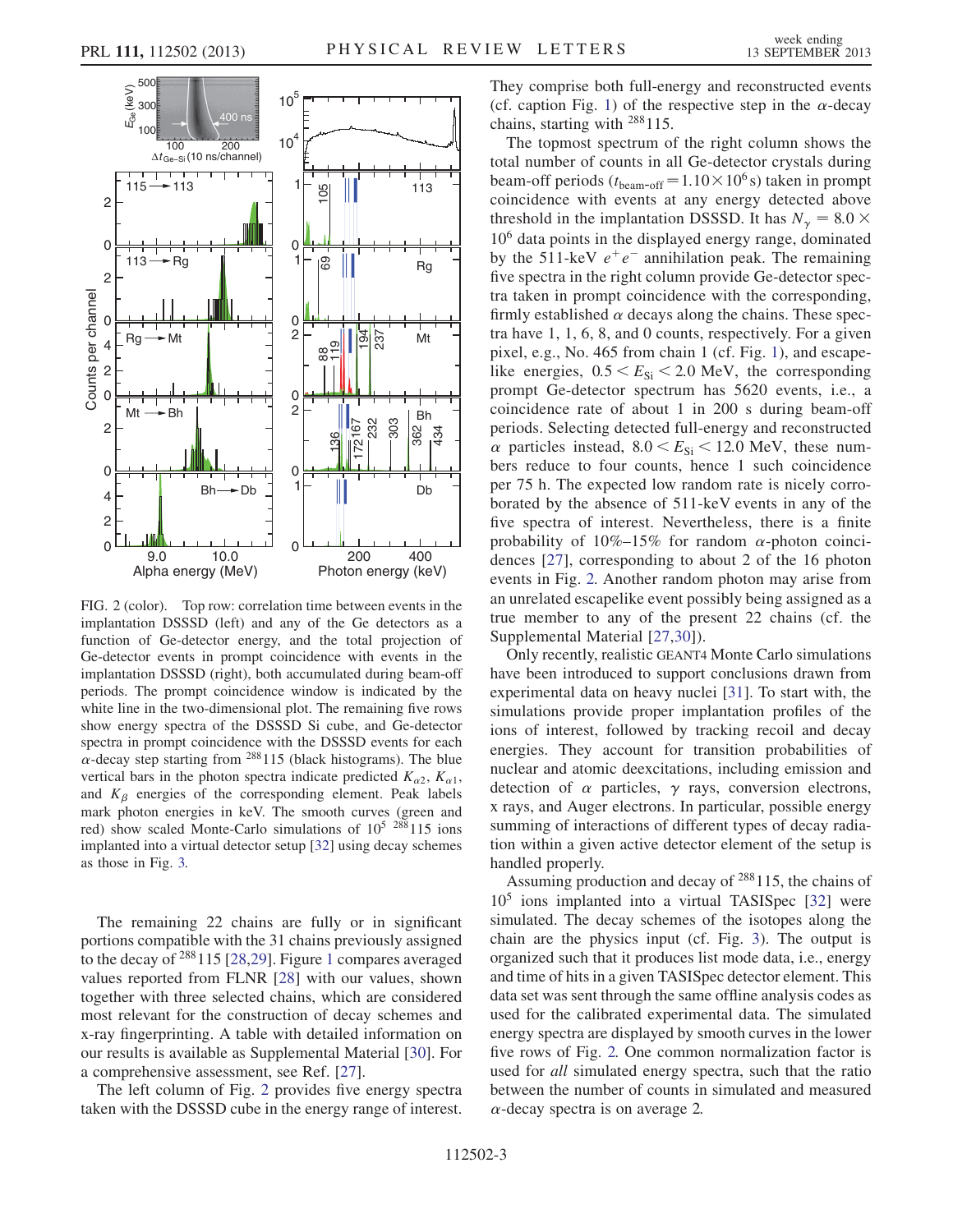<span id="page-3-0"></span>

<span id="page-3-1"></span>FIG. 3. Proposed decay schemes of  $^{280}$ Rg  $\rightarrow$   $^{276}$ Mt (a) and <sup>276</sup>Mt  $\rightarrow$  <sup>272</sup>Bh (b). Level and  $\gamma$ -ray energies are in keV, tentative<br>levels and transitions are dashed F1 M1 and F2 denote prolevels and transitions are dashed. <sup>E</sup>1, <sup>M</sup>1, and <sup>E</sup>2 denote proposed  $\gamma$ -ray multipolarities.  $\alpha$ -decay half-lives  $T_{1/2}$  are based on<br>present and previously published 128.271 data. HE =  $T^{exp}/T^{sys}$ present and previously published [[28](#page-4-22),[37\]](#page-4-32) data.  $HF = T_{1/2}^{\text{exp}}/T_{1/2}^{\text{sys}}$ Figure 1.12 T  $1/2$   $1/2$   $1/2$ <br>are hindrance factors with  $T_{1/2}^{sys}$  calculated according to Ref. [\[38\]](#page-4-33).

The broad distribution of  $\alpha$ -decay energies and the halflife of 288115 are compatible with Ref. [[28](#page-4-22)]. To explain this distribution and the possible photon event, the simulation of the <sup>288</sup>115 decay suffices with one  $\alpha$ -decay branch of  $E_{\alpha}$  = 10.30(1) MeV to an excited state, which cascades down towards the ground state of  $284113$  via a few highly converted  $\gamma$ -ray transitions with energies below the Z = 113 K-binding energy. This implies summing of  $\alpha$  decay and one or more conversion or Auger electron energies. The simulation suggests  $Q_{\alpha} \approx 10.7$  MeV. From all known detected chains  $T_{1/2} = 0.16\binom{3}{2}$  s is derived. The decay pattern of  $284113$  is very similar leading to decay pattern of <sup>284</sup>113 is very similar, leading to  $Q \approx 10.3$  MeV and  $T_{\text{A}} = 0.92(16)$  s  $Q_{\alpha} \approx 10.3$  MeV and  $T_{1/2} = 0.92\binom{16}{12}$  s.<br>The  $\alpha$ -decay results of <sup>280</sup>Rg agree

The  $\alpha$ -decay results of <sup>280</sup>Rg agree with Ref. [\[28\]](#page-4-22). The photon spectrum associated with  $276$ Mt contains two counts below the K-shell binding energy of Mt, and two each at 194 and 237 keV. All six are in coincidence with full-energy  $\alpha$  events. This leads to the decay scheme proposed in Fig. [3\(a\)](#page-3-1): A single  $E_{\alpha} = 9.77(1)$ -MeV line populates an excited state at 237 keV in 276Mt, which emits <sup>E</sup>1 transitions of 194 and 237 keV with about the same probability. The absence of <sup>K</sup>-x rays in the Ge-detector spectrum calls for the  $E1$  assignment of the two transitions based on low total conversion coefficients of  $\alpha_{\text{tot}} \approx 0.1$ [\[33\]](#page-4-27), while the 194-keV decay is followed by a possibly delayed, but certainly highly converted 43-keV transition. The simulations based on these premises are compatible with both energy spectra of this decay step (green curves). Properly normalized, they also suggest 2.9 Comptonscattered and  $0.4 K$  x-ray events in the photon energy regime 20–180 keV. A simulation assuming <sup>M</sup>1 multipolarity of the  $\gamma$  rays fails to reproduce the observed photon spectrum (red curve).

The decay scheme of  $276$ Mt in Fig. [3\(b\)](#page-3-1) features two  $\alpha$ -decay lines followed by a more complex  $\gamma$ -ray decay scheme, including the opportunity for observing Bh  $K$ -x rays. Chains 16 and 20 displayed in Fig. [1](#page-1-0) establish two branches and  $Q_{\alpha} = 10.10(1)$  MeV. A second count at  $362(1)$  keV in the photon spectrum of <sup>272</sup>Bh is coincident with an escape event, which is properly embedded between mother and daughter decays. Similarly, the escape event in chain 1 is also firmly attributed to the decay of  $276$ Mt (cf. Fig. [1\)](#page-1-0). It is coincident with two Ge-detector entries at 136 and 167 keV, which are consistent with  $Z = 107$  $K_{\alpha 2}$  and  $K_{\beta}$  energies, respectively [[16](#page-4-28),[17](#page-4-29)]. It is noteworthy that no other Z assignment would generate two coincident K-x rays at these energies. However, either one or both of them can also represent  $\gamma$  rays or Compton scattered or background events.

Assuming the observation of two coincident photons implies  $\gamma$ -decay cascades parallel to the 362 and 434-keV transitions. From chain 5, an  $E_{\alpha} = 9.65(1)$  MeV,  $E_{\gamma} = 232(1)$  keV, coincidence, suggests, a tentative state at  $232(1)$ -keV coincidence suggests a tentative state at 232 keV, which may connect to the 362 and 434-keV levels via 130 and 202-keV transitions. The latter gives rise to a possible cascade of two <sup>K</sup>-converted <sup>M</sup>1 transitions. Besides missing counts at the  $K_{\alpha 1}$  energy, the normalized spectra of the simulation based on the partially tentative 272Bh decay scheme in Fig. [3\(b\)](#page-3-1) are compatible with the corresponding energy spectra in Fig. [2.](#page-2-0) The two possible Compton events of multiplicity one at 172 and 303 keV are in line with expected 2.4 Compton scattered events in the range  $E_{\gamma} = [170, 350] \text{ keV}$ . Note that  $303 = 136 + 167$ <br>or  $303 \approx 144 + 160$  i.e. the sum of two Bh K-x rays or  $303 \approx 144 + 160$ , i.e., the sum of two Bh K-x rays. Though detected in the Ge detector closest to the pixel in which the chain was observed, the simulation shows no enhancement at that energy; i.e., most likely it indeed represents a Compton scattered photon.

The energy spectrum and half-life of <sup>272</sup>Bh match with Ref. [\[28\]](#page-4-22). A distinct peak is observed, together with a distribution of  $\alpha$ -decay energies towards lower energies. A simulation based on a 75%  $E_{\alpha} = 9.07(1)$  MeV ground state to ground-state decay and a 25%  $E_{\alpha} = 8.93(1)$  MeV decay into an excited state at  $E_x \approx 140 \text{ keV}$ , which decays by a 140 keV <sup>M</sup>1or <sup>E</sup>2 transition, provides a nearly perfect description of the experimentally observed pattern. The simulated  $\gamma$ -ray yield is marginal and compatible with an empty Ge-detector spectrum. This interpretation yields  $Q_{\alpha}$  = 9.21(1) MeV. A half-life  $T_{1/2} = 10.9\binom{21}{15}$  s is derived from all available data points from all available data points.

Many nuclear structure models (e.g., Refs. [[34](#page-4-30)–[36](#page-4-31)]) predict a shape change from near sphericity  $(Z = 115$ and 113) towards pronounced prolate deformation of  $\beta_2 \approx$  $\epsilon_2 \approx 0.2$  (Mt, Bh, Db). Directly inferred experimental  $Q_\alpha$ values provide a profound testing ground for the models along the complete <sup>288</sup>115  $\alpha$ -decay chain [[27](#page-4-21)]. Hindrance factors (cf. Fig. [3](#page-3-0)) point toward favored  $\alpha$  decays along the chain. Interestingly, at the above mentioned deformation, there is only one pair each of proton and neutron Nilsson single-particle orbitals near the Fermi surface that could generate the  $E1$  transitions observed in <sup>276</sup>Mt. For instance, an excited  $\nu$ [716]13/2<sup>-</sup>  $\otimes \pi$ [521]1/2<sup>-</sup>,  $I^{\pi} = 6^+$  state can couple to the  $\nu[606]11/2^+ \otimes \pi[521]1/2^-, I^{\pi} = 5^-, 6^$ doublet. In such a scenario, the odd  $\pi$ [521]1/2 proton